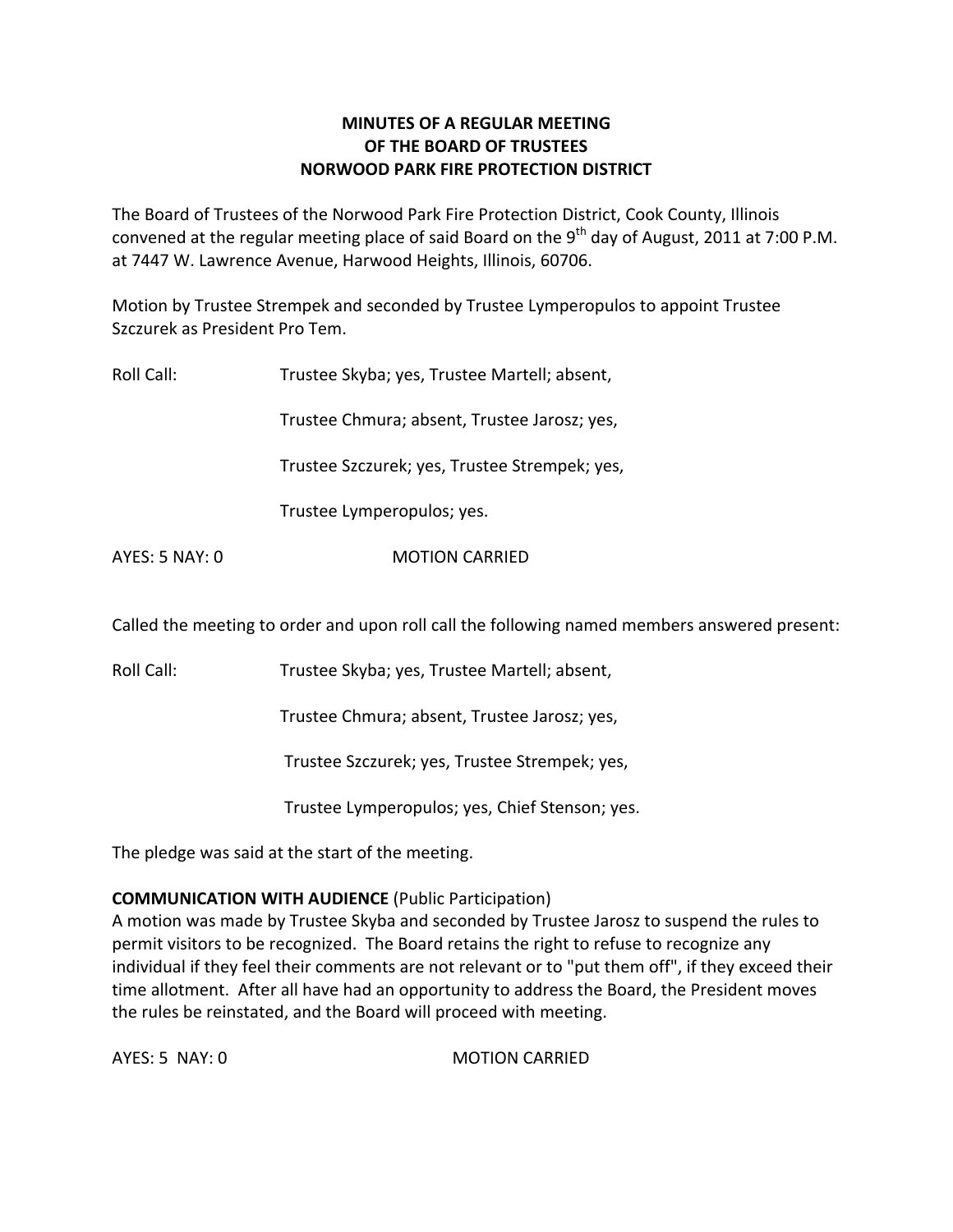A motion was made by Jarosz and seconded by Trustee Skyba to approve the payment of all current bills.

| Roll Call:     | Trustee Skyba; yes, Trustee Martell; absent,  |
|----------------|-----------------------------------------------|
|                | Trustee Chmura; absent, Trustee Jarosz; yes,  |
|                | Trustee Szczurek; yes, Trustee Strempek; yes, |
|                | Trustee Lymperopulos; yes.                    |
| AYES: 5 NAY: 0 | <b>MOTION CARRIED</b>                         |

A motion was made by Trustee Strempek and seconded by Trustee Lymperopulos to approve the minutes of the Regular meeting held on July 12<sup>th</sup>, 2011.

Roll Call: Trustee Skyba; present, Trustee Martell; absent,

Trustee Chmura; absent, Trustee Jarosz; yes,

Trustee Szczurek; yes, Trustee Strempek; yes,

Trustee Lymperopulos; yes.

AYES: 5 NAY: 0 MOTION CARRIED

### **TREASURER'S REPORT**

Schedule of Assets (Arising from Cash Transactions) July 31, 2011

#### Assets

| \$<br>1,209 |
|-------------|
| 963,593     |
| 573         |
| 420,065     |
| 3,315       |
|             |
| 1,388,755   |
|             |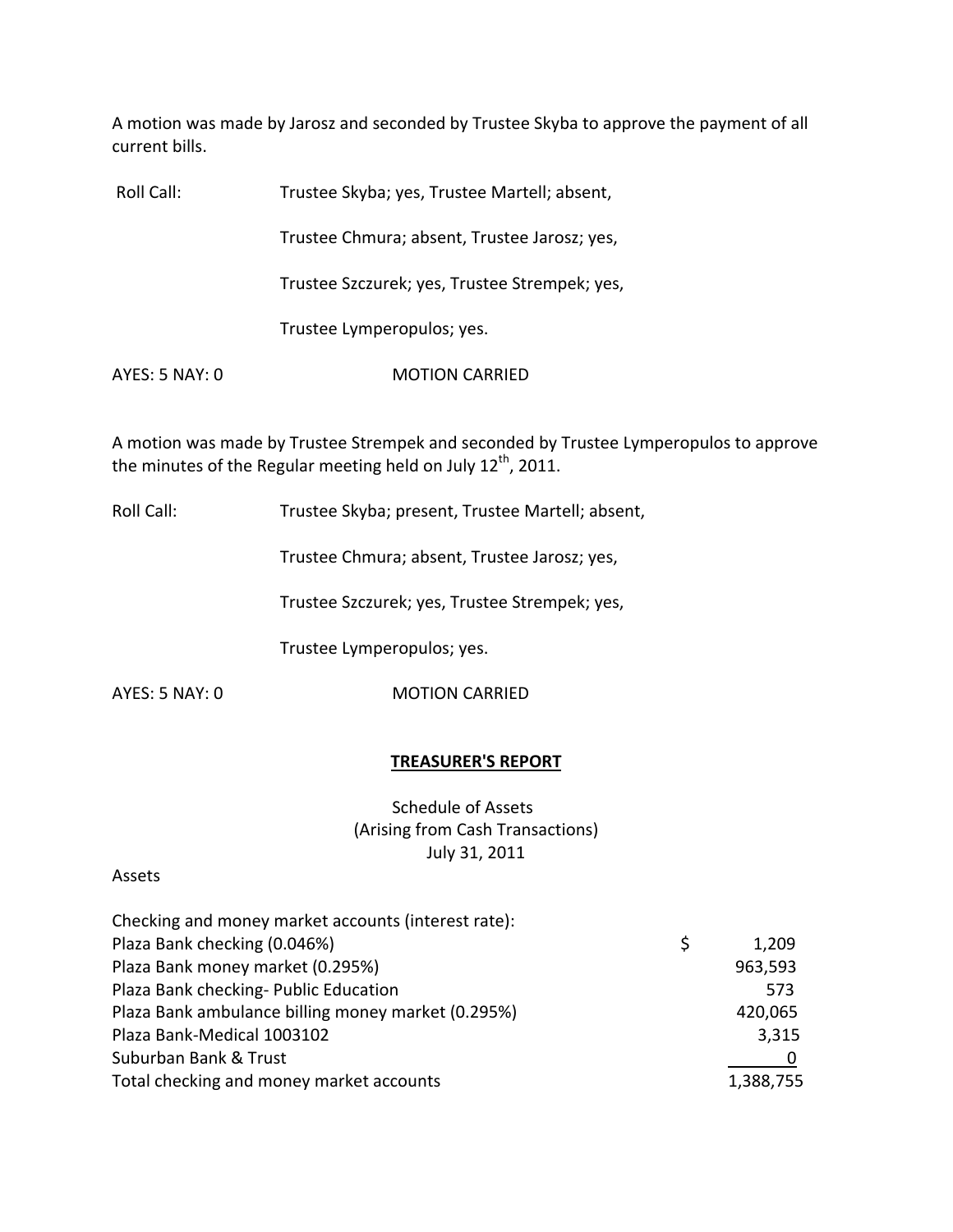| Certificates of deposit (interest rate and maturity):    |             |
|----------------------------------------------------------|-------------|
| Plaza Bank (1.10%, 03/02/12)                             | 610,044     |
| Belmont Bank and Trust (1.20% 08/23/12)                  | 524,738     |
| Plaza Bank (1.091% 01/17/12)                             | 121,838     |
| Plaza Bank (1.10% 03/18/12)                              | 413,004     |
| Plaza Bank (1.00% 06/23/12)                              | 463,274     |
| Belmont Bank (1.20% 08/21/12)                            | 501,652     |
| Belmont Bank (1.00% 07/19/12)                            | 356,205     |
| Total certificates of deposit                            | 2,992,223   |
| Total checking, money market and certificates of deposit | \$4,380,978 |

Chief stated that the budget was changed from the tentative budget. District received some tax money in the last couple days and it should continue to trickle in. Discussion. Next CD due is in January. Discussion on rates.

Motion by Trustee Skyba, seconded by Trustee Lymperopulos to approve the Treasurer's report as presented from the Financial Statement for July 2011**.**

| Roll Call:     | Trustee Skyba; yes, Trustee Martell; absent,  |  |
|----------------|-----------------------------------------------|--|
|                | Trustee Chmura; absent, Trustee Jarosz; yes,  |  |
|                | Trustee Szczurek; yes, Trustee Strempek; yes, |  |
|                | Trustee Lymperopulos; yes.                    |  |
| AYES: 5 NAY: 0 | <b>MOTION CARRIED</b>                         |  |

Trustee Martell arrived at 7:10PM

# **Chiefs Report:**

All Trustees received a copy of the alarm report.

All Trustees received a copy of the inspection report along with the list of completed inspections for this month.

We have had a couple of meetings with Pierce on drawing up specs for the new Engine. They came by last week with a demo, Trustees Szczurek and Strempek came by and viewed the demo. I have found out that the Northwest Municipal group purchase expires Sept. 30<sup>th</sup> and they don't know if it will be extended. We would need to approve the purchase at the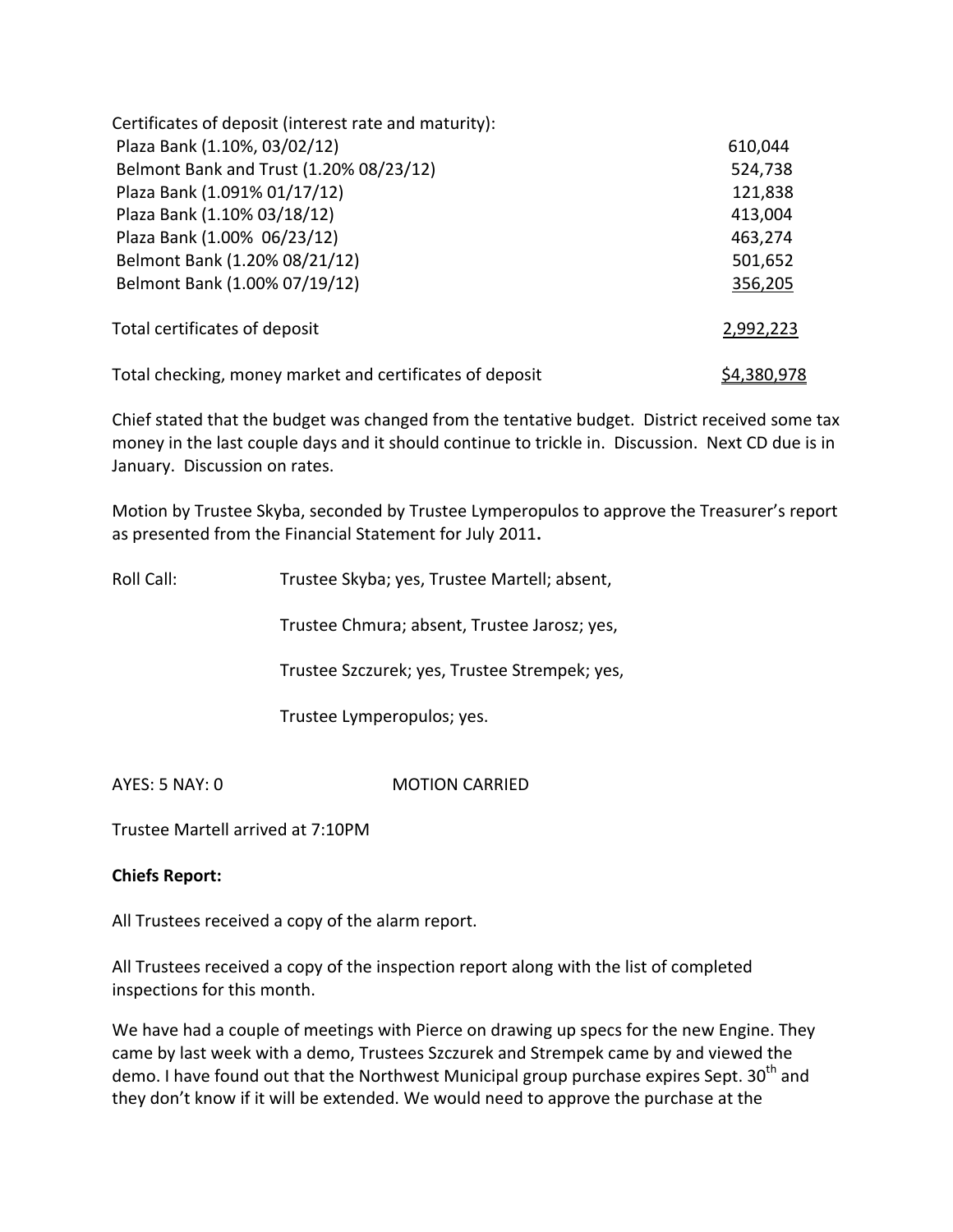September meeting or have a special meeting later in September. Trustee Martell will explain the financing. The apparatus committee who is, John, Claude Erlewein, Dan Davila, Leigh Unger and I believe we will be ready, we have made a lot of progress up to this point. Claude, Dan and I are going to Appleton tomorrow morning to view all different models along with driving and pumping. We will meet with engineering and go over all the options we need, we will be back Thursday afternoon. The shift personnel have volunteered their time on the committee. I will keep the building and equipment committee up to date.

There was a change from the tentative budget due to us applying for a grant for self contained breathing apparatus. The cost of replacing this equipment is \$125,000 and if we are lucky enough to receive the grant we must budget for it and account for it as receipts. We are currently working on the grant with the grant writer. The application period is from August 15<sup>th</sup> to September 9<sup>th</sup>.

There is a laptop computer on the agenda, the oldest one that was assigned to the ALS engine went down and was not worth repairing. The new one will have a 5 year warranty. This is through CDW on a State purchase.

The summer interns are going back to school next week. They were given a maximum of 300 hours each. Katie will have worked 256 hours and she will finish the remaining 44 hours at Christmas break. Megan worked 232 hours and she will work the remaining 68 hours on her Christmas break. They both did a great job, they started a big project and hopefully they will be able to complete it at their break.

We had a call the other day of a woman choking in a restaurant; there were a couple of bystanders working on the lady when we arrived. They were able to partially remove food from the airway before our Paramedic Dan Bolger performed the Heimlich and was able to totally remove the food from the airway. The lady then became responsive and orientated. Lt. Koszczuk would like to give accommodations to the bystanders and the Paramedics. I would like to invite the bystanders to our next board meeting and present them with an accommodation.

A representative from Mike McAuliffes office called to see if we could schedule a day to do car seat checks sponsored by Mike McAulliffe. If it is ok with the board they would like to schedule it in the end of September. I would have to check the availability of our technicians. Trustee Martell stated he will talk to him to see if they will pay for overtime. Discussion.

Our Open House is scheduled for October 8<sup>th</sup> I hope all can attend.

Chief Stenson explained more about the Pierce engine and the different types they are looking at.

Chief Stenson stated that if we were buying the engine outright we would need to purchase a performance bond for \$1,350.00.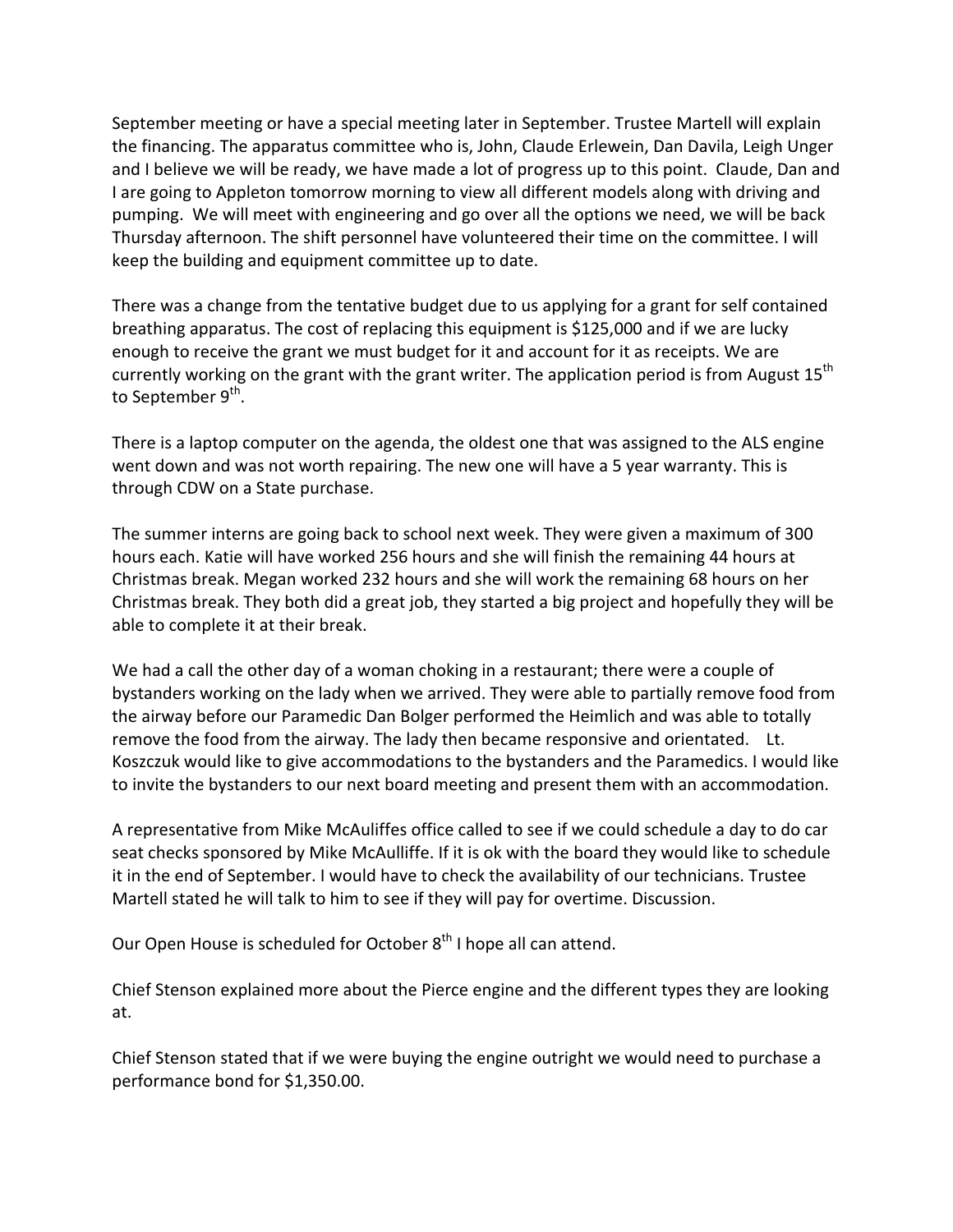Trustee Martell discussed finance issues and options. Explained the reason for wanting to purchase outright and not to lease. He is going to research Pierce and see where they stand and if it is a secure investment of money. If you pay upfront you receive a \$13,000 credit. If you lease, then it is mandatory to purchase a performance bond.

Trustee Martell recommends purchasing outright and to purchase a performance bond. Discussion.

Chief Stenson stated that the other engine will be sold after we put the new engine in service.

A motion was made by Trustee Skyba and seconded by Trustee Jarosz to accept the Chiefs report as presented for July 2011.

AYES: 6 NAY: 0 MOTION CARRIED

### **Presidents Report:**

None.

### **Committee Reports:**

Finance Committee‐ Trustee Martell stated that the budget had some revisions and that the audit will start in September.

Building and Equipment Committee‐ Chairman Trustee Strempek discussed the 3 companies for the phone systems and they were all notified that they will have to pay prevailing wage. Pentegra Cisco phones were what the Chief and Deputy Chief felt were a better fit for the Department. They are going to put in all new Cat 6 cable throughout the building. We will have all equipment on a rack in the phone room.

Technology and PR Media Committee‐ Chairman Trustee Strempek that the Chief is working with the Grant Writer for the SCBA grant.

Policy Committee‐ Chairman Trustee Skyba stated he had nothing to report.

Pension Fund- Trustee Martell stated they had a pension meeting in July. Pension fund is maxing out every way it can and is headed in the right direction. Discussion on whether they are being conservative with the investments. Trustee Martell discussed the current market and Pension benefits.

| <b>Old Business:</b> |
|----------------------|
| None.                |
| <b>New Business:</b> |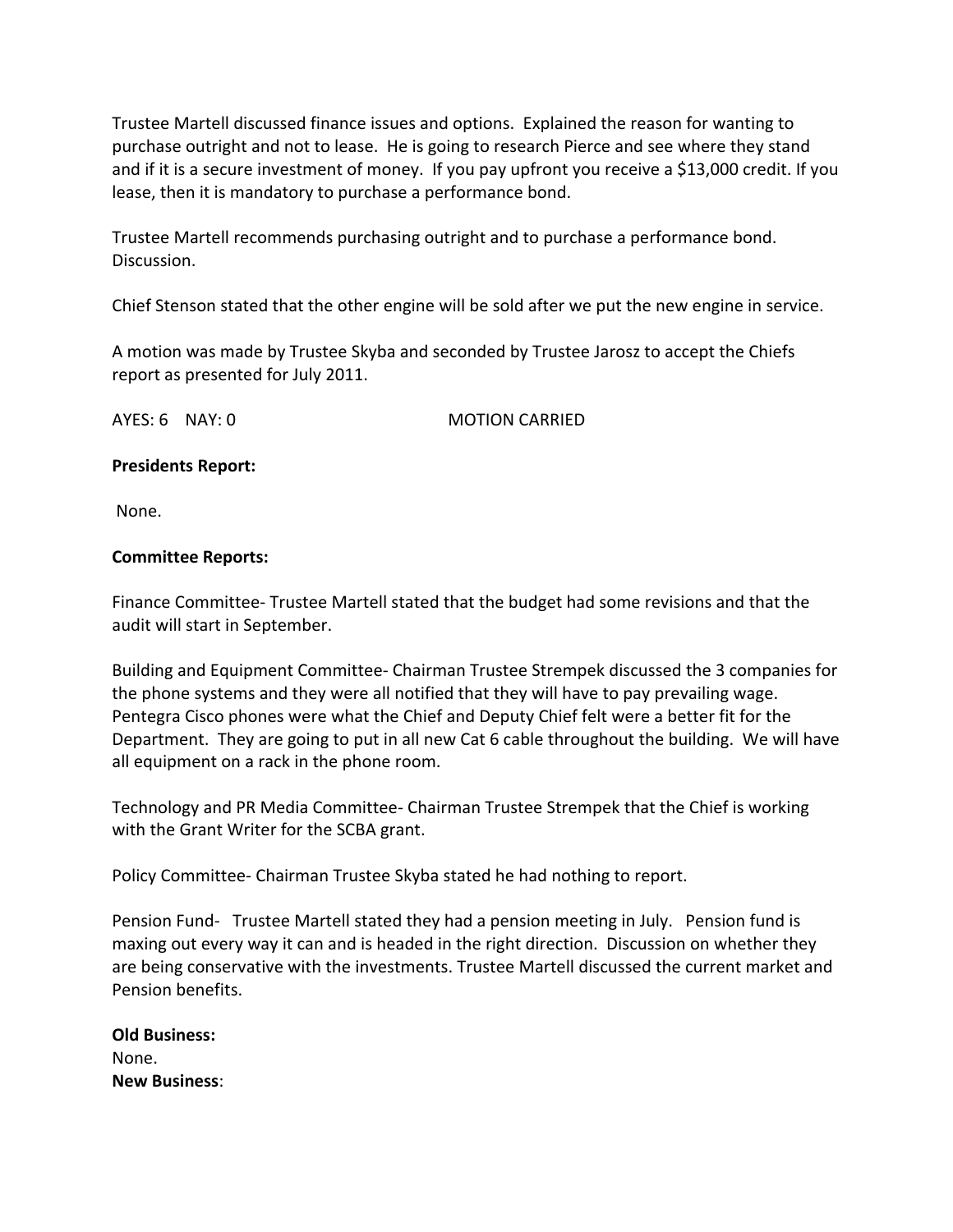Motion by Trustee Skyba and seconded by Trustee Martell to adopt and approve Ordinance #11-2, The Norwood Park Fire Protection District Budget and Appropriation for fiscal year 2011-2012.

Roll Call: Trustee Skyba; yes, Trustee Martell; yes,

Trustee Chmura; absent, Trustee Jarosz; yes,

Trustee Szczurek; yes, Trustee Strempek; yes,

Trustee Lymperopulos; yes.

AYES: 6 NAY: 0 MOTION CARRIED

Motion by Trustee Jarosz and seconded by Trustee Lymperopulos to purchase one (1) Panasonic Toughbook laptop, 2 GB of memory and 5 year Protection Plus warranty from CDS for \$3,796.00 plus shipping as part of the State Purchase.

Roll Call: Trustee Skyba; yes, Trustee Martell; yes,

Trustee Chmura; absent, Trustee Jarosz; yes,

Trustee Szczurek; yes, Trustee Strempek; yes,

Trustee Lymperopulos; yes.

AYES: 6 NAY: 0 **MOTION CARRIED** 

Motion by Trustee Skyba and seconded by Trustee Lymperopulos to go into Closed Session to discuss personnel and to approve the Closed Session Minutes from July 12<sup>th</sup>, 2011

Roll Call: Trustee Skyba; yes, Trustee Martell; yes,

Trustee Chmura; absent, Trustee Jarosz; yes,

Trustee Szczurek; yes, Trustee Strempek; yes,

Trustee Lymperopulos; yes.

AYES: 6 NAY: 0 MOTION CARRIED

Went into Closed Session at 7:55PM